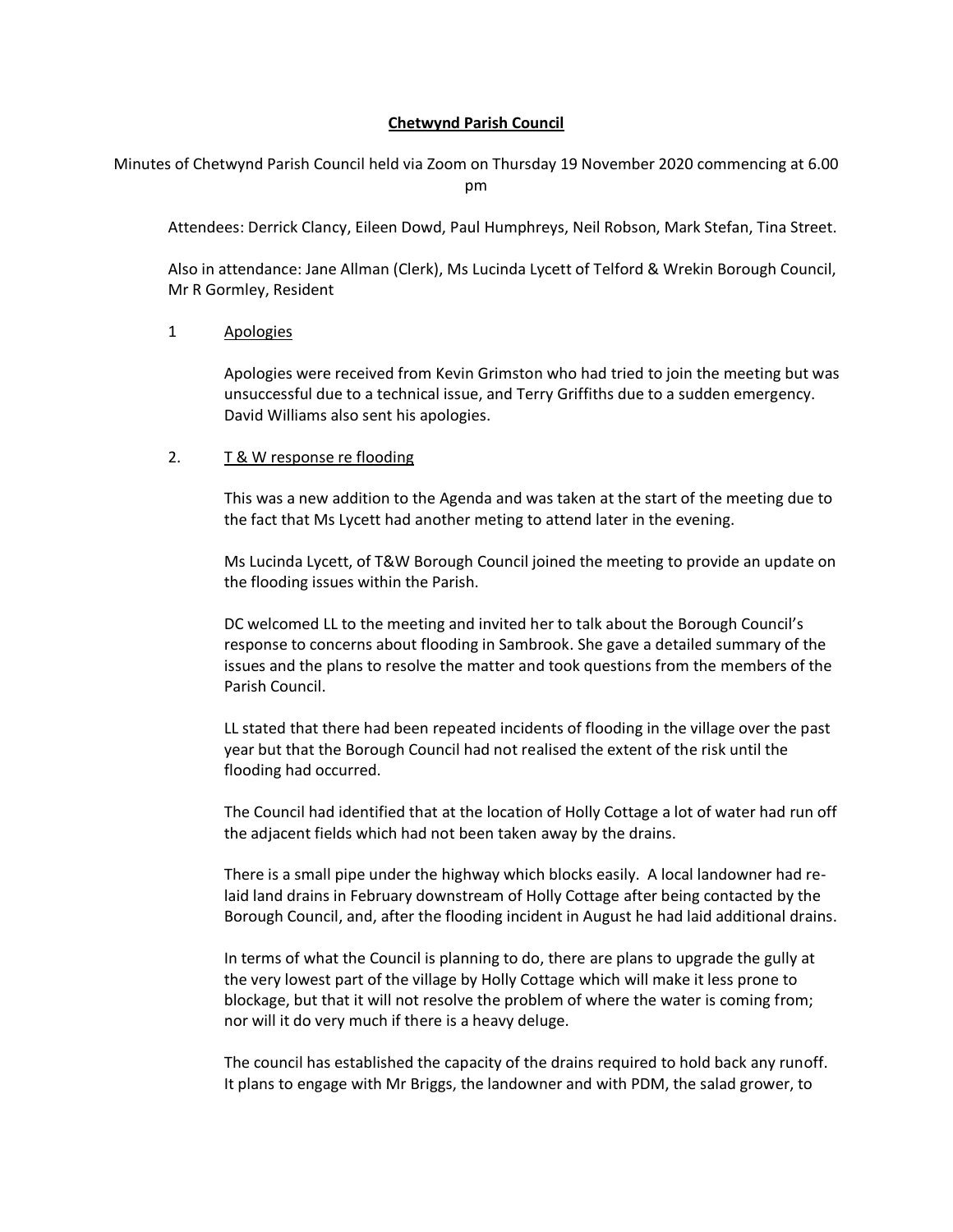identify the various elements of highway and private drainage, but these discussions are at a very early stage.

NR asked about the quantity of mud off the fields being deposited on the road. The ditches and drains appear to be inadequate in size. LL stated that she had not seen it herself but that a resident had advised her that it blocked up very frequently.

DC asked if a time frame to resolve these matters had been set. LL said that the issue of the highway drainage should be resolved very quickly as a budget had already been allocated for this. Wider landowner engagement is required and this is part of their planning. It is extremely likely that it will be necessary to apply for additional funding. She could not say whether improvements to the highway drainage would lead to a reduction in the flood risk.

NR advised that Mr Briggs had dug another gully in his field and wanted to make sure that he has done his utmost to alleviate the problem. The residents of Holly Cottage were relieved to learn of this.

TS raised an issue about flooding near Crossways. Fields there are planted with shallow rooting crops (lettuce) and the runoff blocks the ditches leading to more flooding. Hedges and ditches are not being adequately maintained leading to erosion of the soil. The landowner leases this land to PDM. LL said that the Borough Council will discuss with PDM the best practice to manage runoff, for example the use of bunds to contain it, and there are other methods available to farmers. After all, soil is an important resource and farmers are not likely to want to lose a valuable resource.

ED stated that when hedges are cut back, the debris is left at the side of the road and when it rains, this brash is swept into the drains. LL advised that she believed that the hedges are the responsibility of the landowner and that this matter should be raised with him. However, she would make a note of this for future discussions. LL said that Sambrook had been one of the worst affected areas during the heavy rainfall in August and that the council was aware of this.

There were no further questions. DC thanked LL again for her attendance and she assure the Parish Council that she was happy to be contacted again if further updates were required.

### 3. Minutes of previous meeting and matters arising.

It was agreed that the minutes were a true record of the meeting. Proposed by NR, seconded by PH and carried unanimously. The minutes will be signed by the Chairman when COVID restrictions allow.

## 4. Chairman's report

There was nothing to report.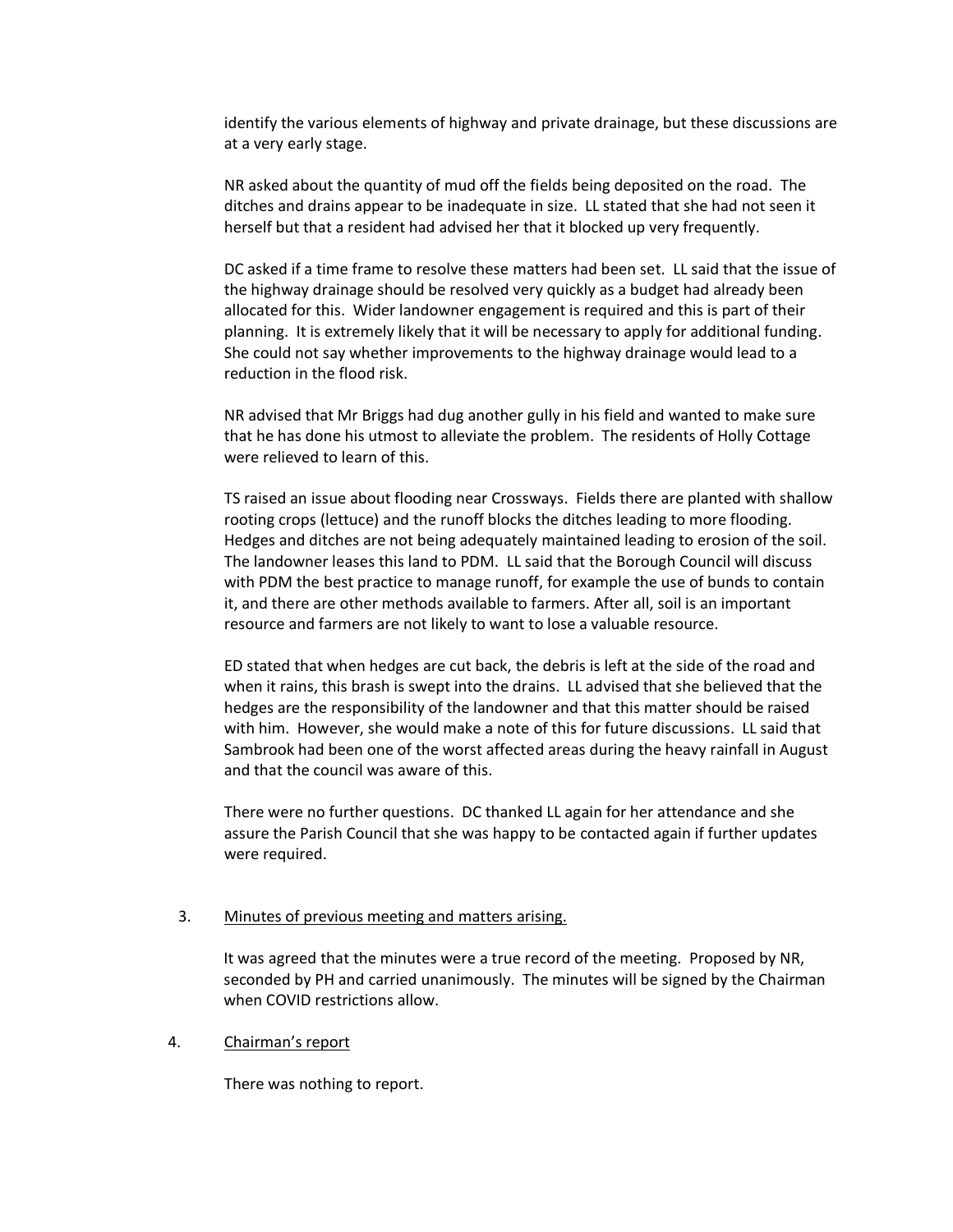# 5. Flooding in Sambrook

This had already been dealt with at the beginning of the meeting. See Minute number 2.

# 6. Planning

The main concerns regarding applications for the development of Standford Villa (TWC/2020/0935) and Standford Lodge (TWC/2020/0936) are centred around the issues of access to and from the properties.

There are concerns that the access onto the A41 from Standford Villa represents a major road safety hazard. The exit is very close to the turns off the A41 to Sambrook and Howle, on what is already a particularly dangerous junction. As it stands, the junction is not clearly signposted and potentially, there could be three points of danger : traffic turning in or out of Standford Villa, traffic entering or exiting the lane to Sambrook and traffic turning in to the former petrol station.

Concerns are that traffic travelling South and North on the main road may not anticipate the slowing of vehicles to enter the property or to take into account the possibility of stationery traffic while vehicles are exiting the property and turning on to the highway. Additionally, any persons entering Standford Lodge via a gated entrance will have to exit their vehicle to open the gate or to request admittance if an electrically operated gate is installed. This could potentially lead to a tail back of vehicles on the lane back towards the main road.

These issues have already been highlighted to the Borough Council and the Highways Department is looking into the matter.

It was suggested that councillors register their concerns online via the Planning Portal.

### 7. Finance

The Clerk presented the financial reports for the period 1 July to 31 October 2020. The only major expenditure during that period was the replacement of a further two sodium street lights with LED lamps. This brings the total of LED lights to eight, all of which are within the village of Sambrook. There are still two sodium lights in Puleston that may need to be replaced at a future date.

A list of cheques issued from 1 April to date had already been sent to Councillors in advance of the meeting.

The bank balance at the end of October stood at £3326.03. Anticipated balance at end of November is £2547.59 after payment of Clerk's salary and expenses.

The precept for 2021/2022 was discussed in depth. DC suggested that the precept be maintained at the same level as 2019/2020 i.e.£4000. NR agreed, provided that the opening balance for 2019 and 2020 were at a similar level as this would indicate that the level had been set quite accurately to allow for necessary expenditure over the year.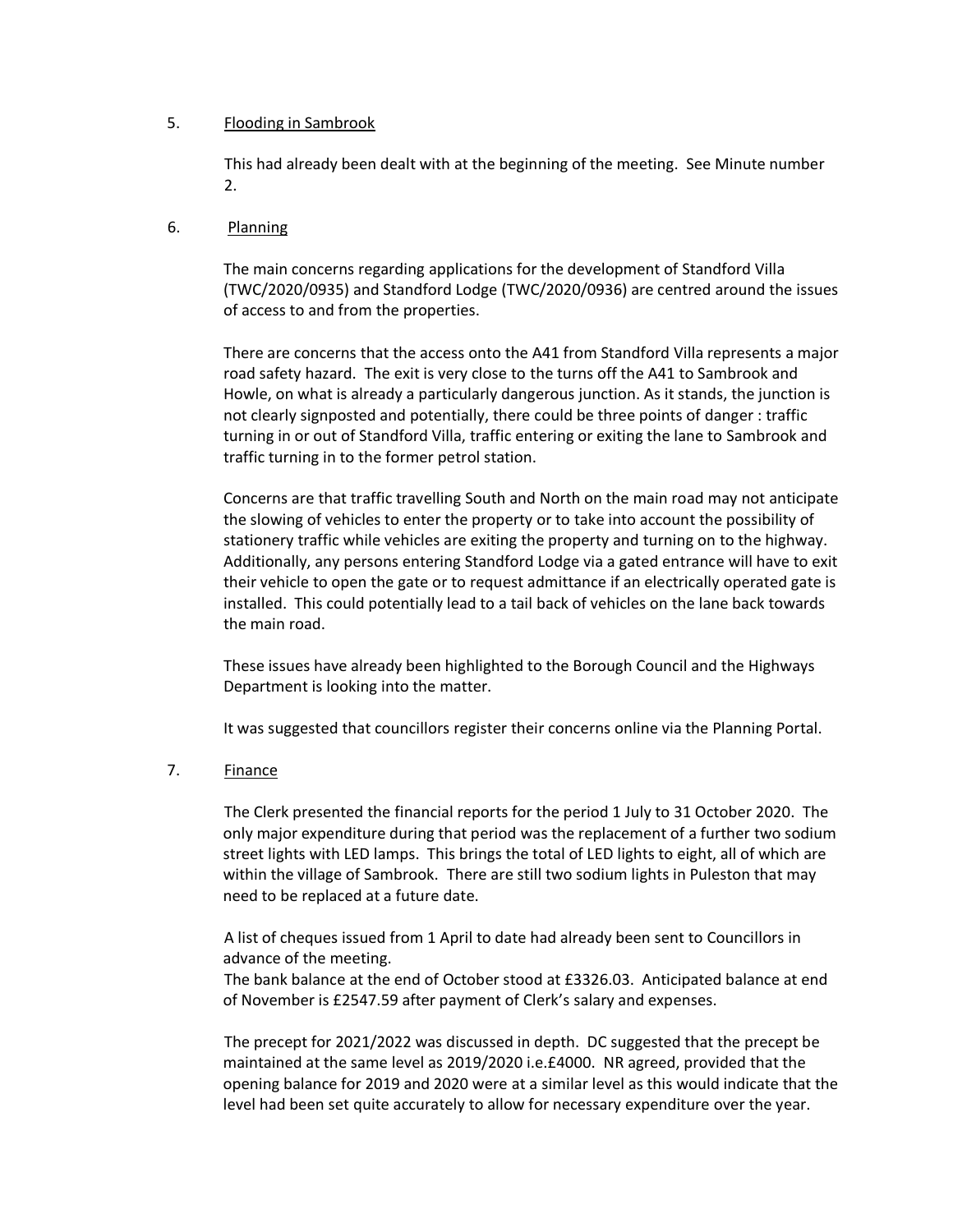The proposal to maintain the precept at £4000 was seconded by NR and ED and carried unanimously. It was agreed that the necessary paperwork would be signed off at the January 2021 meeting in case there was any change in the Borough Council's financial strategy once the government's comprehensive spending review is announced on 25 November.

*Note: at 1/4/2019, balance was 4753.86 and at 31/3/2020 it stood at 2187.96. Over the 12 month period April 2019 to March 2020, there had been exceptional expenditure on 3 replacement street lamps and a £1000 donation to the Newport League of Friends X-Ray appeal.* 

*Since April 2020, a further 2 LED lights have been purchased. There is a quarterly electricity bill due for the period October to December. The bill for January to March will not arrive until after the beginning of the new financial year.*

The long running saga with Npower and Western Power Distribution appears to have been resolved. It has been confirmed that Npower now have all the details about the Led lights and an earlier credit in the year accounted for the reduced energy consumption. Future bills should reflect this.

Payment of the Clerk's salary and expenses were approved.

# 8. Fly tipping

The refrigerator which had been dumped in the field adjacent to the layby at the entrance to Sambrook has been removed. On this occasion, T&W have acted promptly.

### 9. Rights of Way

The issue of blocked Rights of Way and poor signage within the Parish is ongoing with T&W. They have indicated that a list of jobs and necessary work to improve the situation will shortly be passed to their contractor.

The Clerk will endeavour to obtain more details of this list.

### 10. Parish Noticeboard at Village Hall

It has now been established that Mr Clive Blakeway has found a key for this board. He has offered to refurbish the noticeboard and memorial plaque. The Parish Council expressed their gratitude for this kind offer and expressed their willingness to allow him to use it to display information relevant to the community. NR stated that both Mr Blakeway and his wife are very philanthropic and supportive of the community and do a great deal to keep the village looking pleasant. Everyone agreed with this statement.